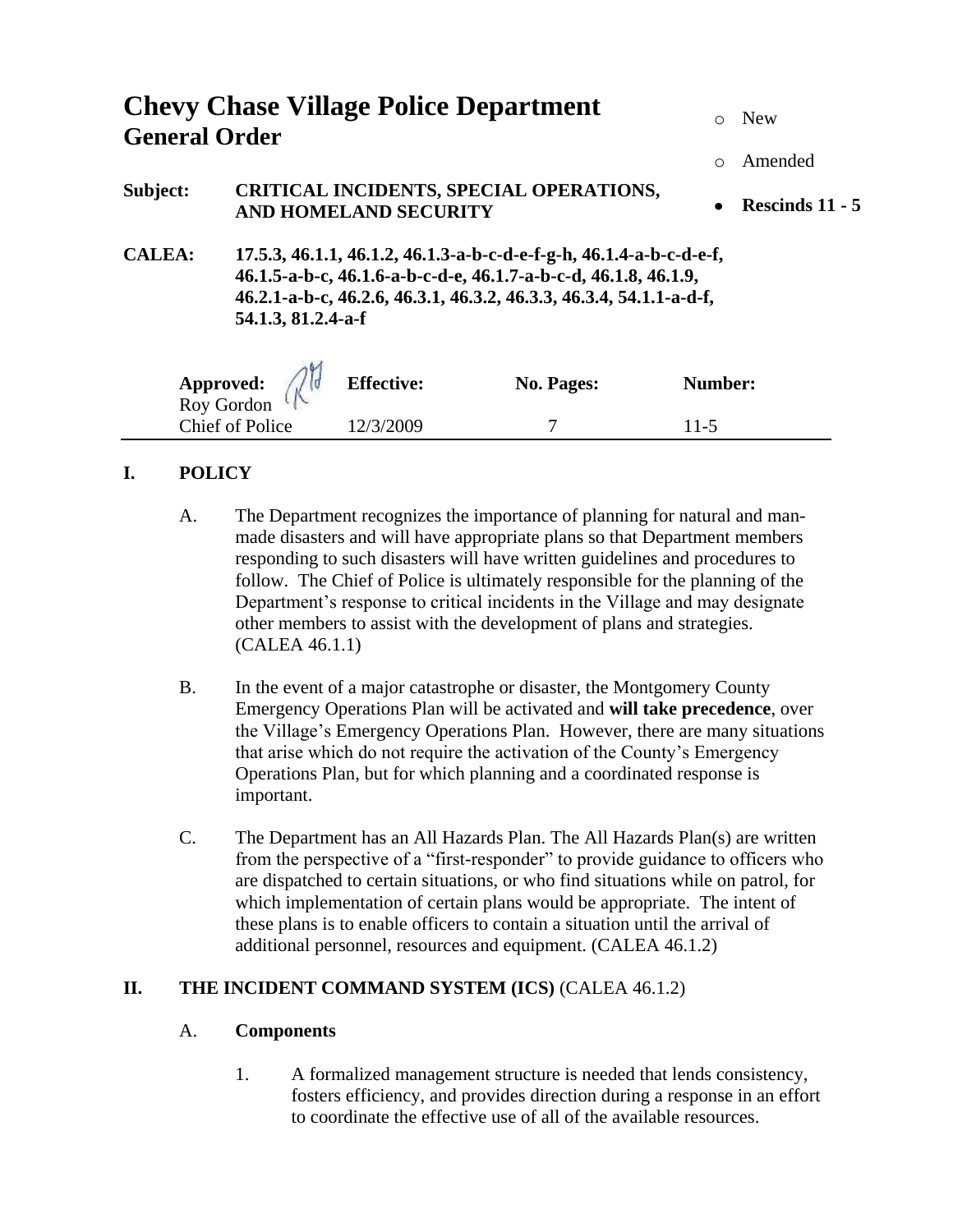2. The plan will follow standard ICS protocols, which include functional provisions for: command, operations, planning, logistics, and finance/administration. In small-scale incidents, all of the components may be managed by one person, the Incident Commander. Large-scale incidents usually require that each component is managed separately.

### B. **Organization**

- 1. All incidents requiring the presence of more than one officer will have an Incident Commander, usually the senior ranking officer on the scene.
- 2. A basic ICS operating guideline is that the Incident Commander is responsible for on-scene management of the incident until command authority is transferred to another person, who then becomes the Incident Commander. The Incident Commander will be clearly identified to all personnel at each change.

# C. **System Activation**

- 1. Although not necessarily reserved for large-scale incidents or disasters, the Incident Command System is generally activated to a less formal degree on each incident to which officers respond, with the first arriving officer assuming command until relieved by an officer of higher rank. All transfers of command on an incident will take place face to face and will be communicated to all units on the scene.
- 2. In order to decide whether the ICS should be activated on a larger scale, the first arriving officer's assessment of the situation, and the relaying of his/her observations and available information to the on duty shift supervisor (or OIC in the supervisor's absence) is critical.
- 3. Upon learning that a situation is developing or is occurring that has the potential for loss of life, serious injuries, evacuations, large-scale property damage, or a situation which may require activation of the Village's Emergency Operations Plan, the on duty supervisor shall respond to the scene. The supervisor will activate the ICS if it has not been activated by the on scene officer. (CALEA 46.1.3-a)
- 4. Depending upon the nature and severity of the incident and who has primary responsibility for the event (Fire, Police, etc.) the on duty shift supervisor shall quickly but thoroughly assess the scene and either establish a command post or report to an already established incident command post. To ensure a high level of coordination among other agencies at or near the scene, the identified police incident commander should be present in the incident command post established by the agency having overall charge of the situation, whether by protocol or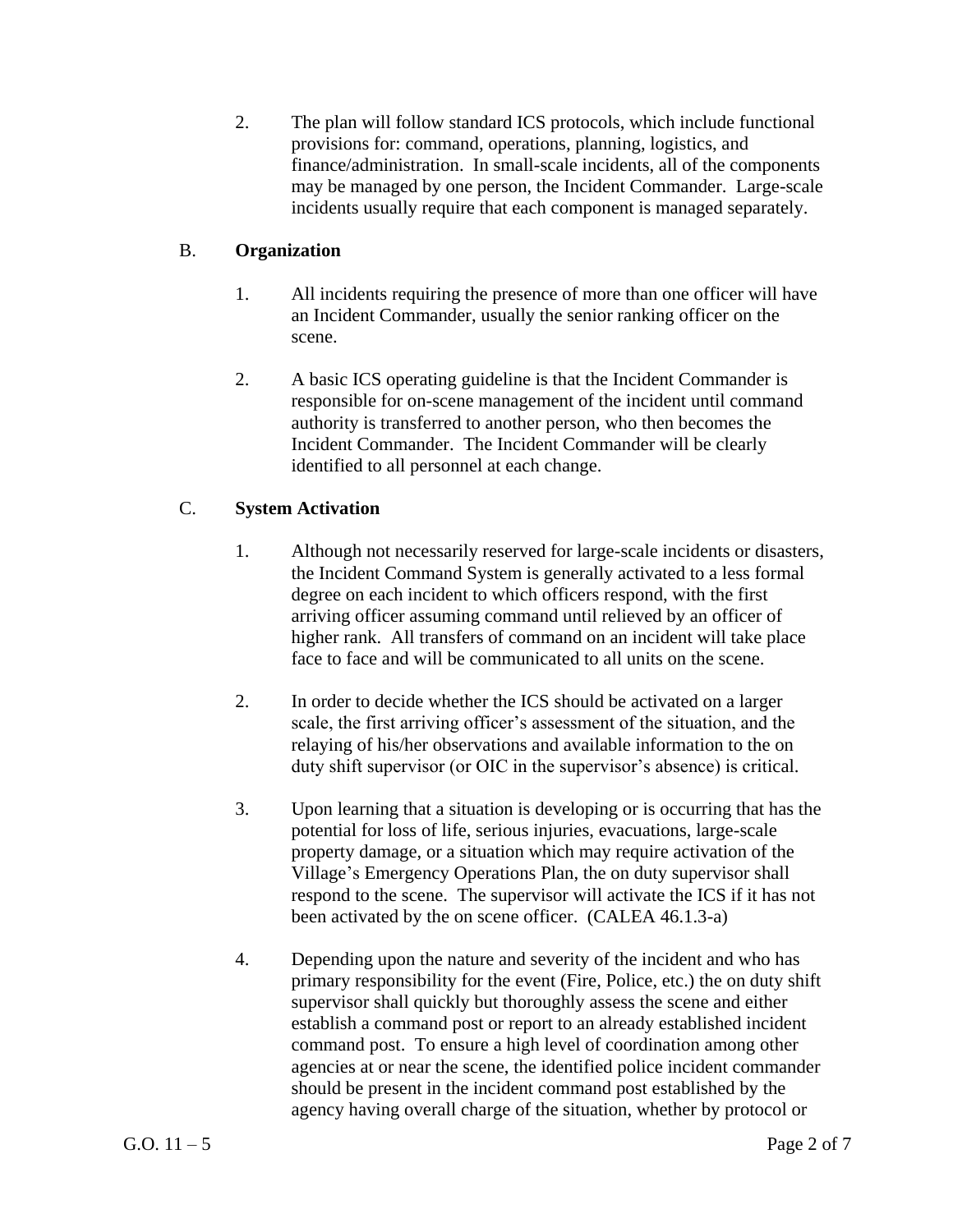statute. In any case, and in accordance with the National Incident Management System (NIMS) each event shall have only one incident command post. At a large-scale or complex incident, especially one that involves a unified command post, all agencies with a stake in the incident should be represented at the command post. (CALEA 46.1.3-b)

- 5. The on duty shift supervisor will ensure that all notifications of command staff and Village management are made pursuant to Village policies. If the scope of the event makes it necessary to make additional off duty Village personnel available, this information will be passed on. Only a member of the command staff may authorize activation of the Village Emergency Mobilization Plan. (CALEA 46.1.3-c)
- 6. For the purpose of ensuring that the provisions of this general order are accomplished efficiently and to provide for appropriate supervision of Village personnel, the highest ranking Village Officer at the scene is responsible for Village personnel even though he/she may not be the incident's commander.
- 7. When activated, the Incident Command System will be operated in conjunction with other agencies and in accordance with NIMS guidelines. (CALEA 46.1.3-d)

### D. **Incident Command**

- 1. Once ICS is activated by any supervisor, the command function becomes operational. The primary responsibilities include:
	- activating the system to the level required (CALEA 46.1.3-a)
	- ensuring the command post is established (CALEA 46.1.3-b)
	- $\bullet$ Initiating the notification and mobilization of additional agency personnel (CALEA 46.1.3-c)
	- obtaining necessary support from other agencies, if needed (CALEA 46.1.3-d)
	- identifying and establishing a staging area for reporting  $\bullet$ personnel, if necessary (CALEA 46.1.3-e)
	- providing public information and maintaining media relations  $\bullet$ (CALEA 46.1.3-f, 54.1.1-a-d-f, 54.1.3)
	- maintaining the safety of all affected personnel  $\bullet$ (CALEA 46.1.3-g)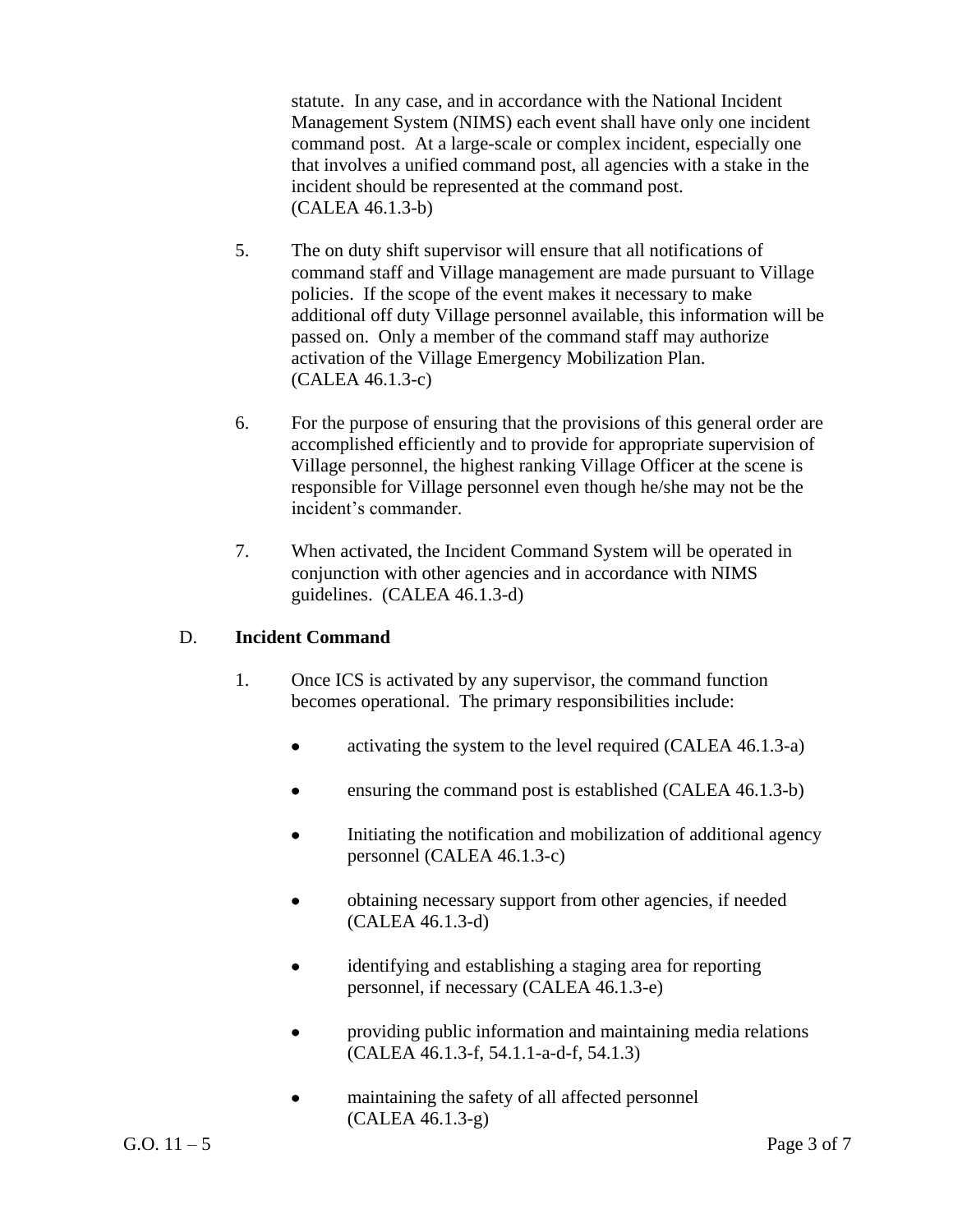- preparing a documented after action report (CALEA 46.1.3-h)
- 2. The following components are also utilized at the direction of the Incident Commander and may include, but are not limited to:
	- establishment of and maintaining of perimeters for safety and security purposes (CALEA 46.1.4-a)
	- conducting evacuations as needed or requested (CALEA 46.1.4-b)
	- maintaining security at the command post and the scene itself (CALEA 46.1.4-c)
	- if persons are detained or arrested as a result of the incident, providing for their transportation, processing and confinement (CALEA 46.1.4-d)
	- providing traffic control and direction (CALEA 46.1.4-e)  $\bullet$
	- conducting the necessary post incident investigation (CALEA 46.1.4-f)
	- preparing the documented incident action plan (CALEA 46.1.5-a)
	- gathering and disseminating information and intelligence to necessary functions and the Incident Commander (CALEA 46.1.5-b)
	- planning an orderly and efficient post incident demobilization  $\bullet$ (CALEA 46.1.5-c)
	- $\bullet$ establishing and maintaining communications (CALEA 46.1.6-a, 81.2.4-a-f)
	- providing transportation as necessary (CALEA 46.1.6-b)  $\bullet$
	- providing medical support for personnel engaged in the response (CALEA 46.1.6-c)
	- procurement and disbursement of supplies necessary to keep the  $\bullet$ response personnel functioning throughout the duration of the incident (CALEA 46.1.6-d)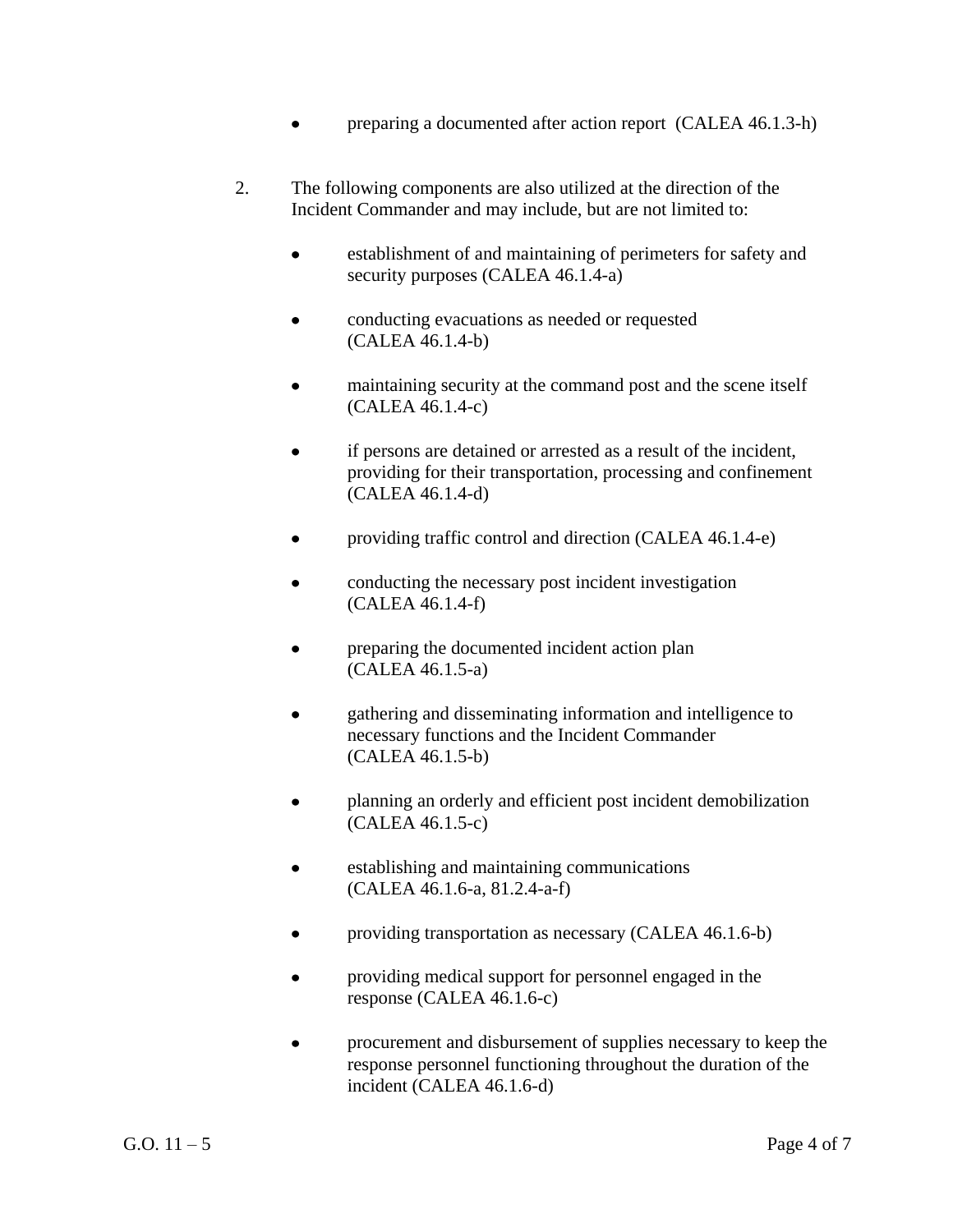- obtaining personnel or equipment for specialized teams (CALEA 46.1.6-e)
- maintaining information and records related to the event  $\bullet$
- recording personnel time (CALEA 46.1.7-a)
- procurement of additional resources as needed (CALEA 46.1.7-b)
- recording of all expenses (CALEA 46.1.7-c)  $\bullet$
- documentation of injuries or other liability issues (CALEA 46.1.7-d)

## E. **Command Protocol**

- 1. In situations where Fire/Rescue is the primary responder (i.e., fires, most natural or man-made disasters, rescues, mass casualty incidents, explosions, etc.), the Fire/Rescue Commander is the Incident Commander absent unusual circumstances. Village Officers at the scene will provide support for fire/rescue operations based on need, which can range from traffic control to assisting with evacuations. (CALEA 46.2.1-c)
- 2. Whenever a specialized MCP unit (i.e. ERT, etc.), responds to the scene, command of police operations at the scene will rest with the MCP specialized unit in accordance with existing Memorandum of Understanding. (CALEA 46.2.1-a-b-c)

## F. **Unified Command**

- 1. The purpose of unified command is for all agencies with responsibility for the incident - either geographic or functional- to manage an incident by establishing a common set of incident objectives or strategies. It does not mean that an agency gives up or loses any of its authority, responsibility, or accountability.
	- A terrorist incident causing mass casualties resulting from a weapon of mass destruction would likely involve fire/rescue, local law enforcement agencies, federal law enforcement agencies, and representatives from the health department. These participants and possibly others, would likely comprise a unified command post.
- 2. Unified command may be applied to incidents that affect more than one political jurisdiction; for incidents involving multiple agencies with a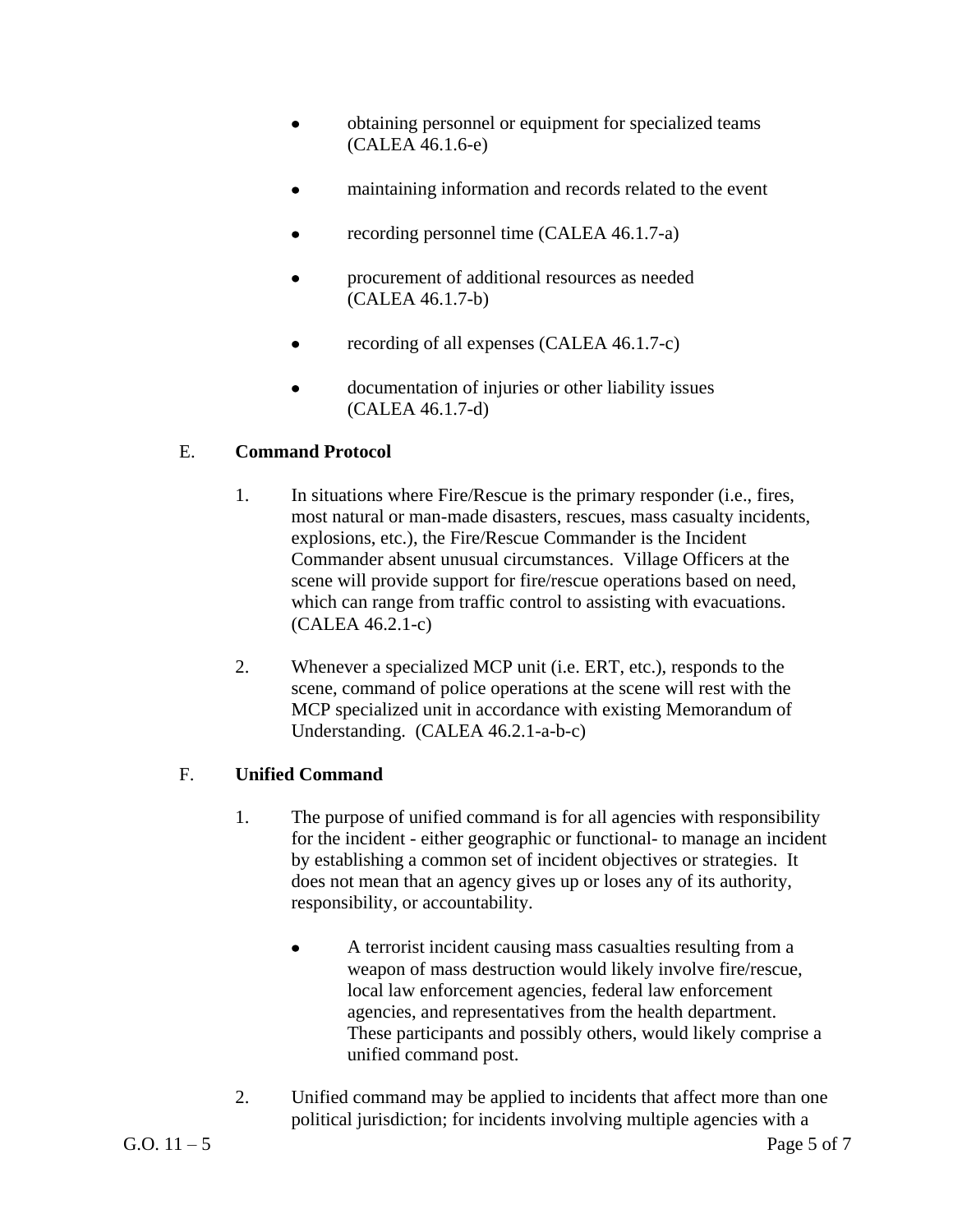single jurisdiction; and/or incidents that impact multiple geographic and functional agencies.

- 3. The focus of unified command is not as much on who is in charge, but on who is in charge of what. The concept of unified command means that all involved agencies contribute to the command process by:
	- determining overall objectives
	- planning jointly for operational activities while conducting  $\bullet$ integrated operations; and
	- maximizing the use of all assigned resources
- 4. When unified command is established, the following will always apply:
	- the incident functions under a single, coordinated action plan  $\bullet$ involving all response disciplines;
	- one person is designated as having responsibility for  $\bullet$ implementing the action plan; and
	- one Incident Command Post is established.

### G. **Operational Readiness of Equipment**

The Sergeant and/or the employee assigned to the Emergency Management Group (EMG) shall complete a documented quarterly inspection for operational readiness of equipment designated for use in support of the agency's critical incident plan. (CALEA 17.5.3, 46.1.8)

### H. **Training for Village Personnel**

- 1. All sworn Village personnel and the employee assigned to the Emergency Management Group (EMG) are trained on the Incident Command System through the initial issuance of this general order, and will receive formalized training in the Incident Command System, the National Incident Management System. Sworn personnel receive training via the Classroom Study course IS-300.
- 2. Whenever any of the general orders or plans listed in this order are revised and/or reissued, personnel will be familiarized and receive documented training on them.

### I. **Annual Training**

1. At least annually, the department will provide refresher training in the Incident Command System as well as the department's All Hazards